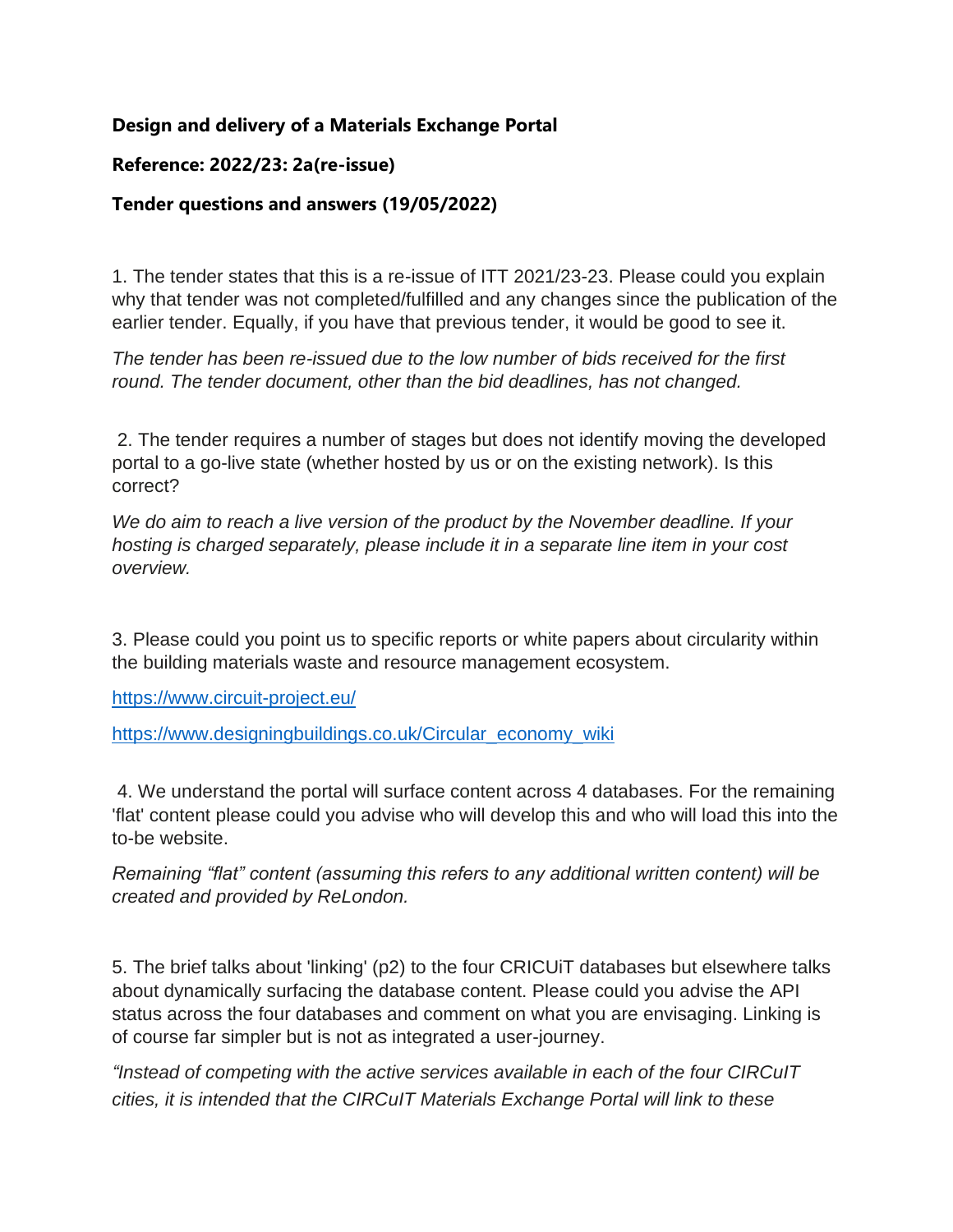*existing materials exchange platforms (where they are in service and regularly updated)." - We are stating here that we will not be competing with/replacing existing material exchange platforms in the four CIRCuIT cities but rather that we will be working with them, insofar as possible, to aggregate their listings on our portal.*

6. Please could you give more detail on the need to 'facilitate the advertising of materials available'. Does advertising relate to commercial space being sold (banners/buttons etc.) or something else?

*No, we are referring to the listings themselves rather than the selling of commercial space on the site.*

7. Please confirm if another language is required at this stage other than English. If so, which languages and are you requiring any translation support?

*Not required at this stage.*

8. Under Signposting (p4) the brief identifies 'reach' - what does this refer to?

*Referring to the typical users that will be reached by the marketplace in question – e.g. Globechain is focused more on reaching business or charities, whereas Enviromate is more individual consumer focused.*

9. Project Management (p4) - please identify if you have a preference for a waterfall / Prince 2 approach or an Agile approach. Please note that nowadays a requirement such as this would ordinarily be delivered under an Agile approach.

*We are happy to use the Agile approach.*

10. Please detail the CMS and current hosting arrangements of the existing CIRCUiT website which could provide the hosting environment as well as its URL. Please also identify the URLs of the other CIRCUiT websites.

*<https://www.circuit-project.eu/> is the main CIRCuIT website. WIX is being used for CMS.*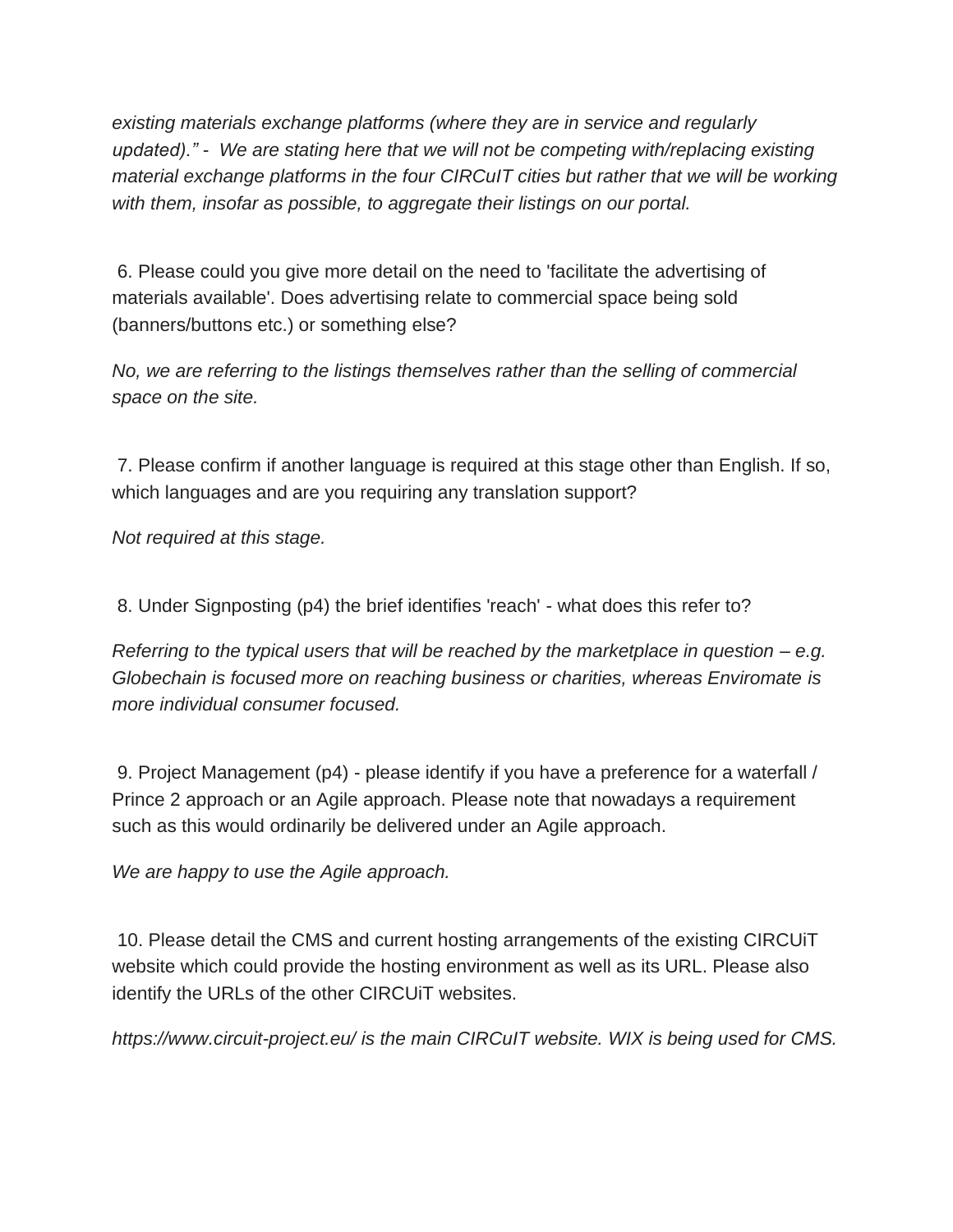11. Please confirm the previous experience of your team in project managing and delivery of portals such as the one envisaged.

*This is the first portal of its kind developed by our team.*

12. Are there are any previous research/discovery or technical documents relating to this requirement (related or not to the previous tender)?

*There is user research, conducted by ReLondon, that will be shared with the successful bidder.*

13. Depending on your answers to the above the budget could be under-stated. Is there access to additional budget if required?

*No, there is no flexibility regarding the budget.*

14. For content search, is there already a meta-data schema which is common to the four databases and/or the list of platforms under Aggregation (p4)

We have reviewed the listing data from each marketplace provider and have done some *initial mapping to our proposed fields but there is some flexibility on this.*

15. Do you have URLs for the full set of 'platforms' identified under Aggregation (p4)?

- *i. Globechain - https://globechain.com/*
- *ii. Eviromate - https://www.enviromate.co.uk/*
- *iii. Salvoweb - https://www.salvoweb.com/*
- *iv. Opalis - https://opalis.eu/en*
- *v. Surplus Web - https://www.salvoweb.com/*
- *vi. Enfield* **Excess** Material **Exchange** *<https://enfield.excessmaterialsexchange.com/>*

16. Does a UI kit already exist that we would use for the front end design?

*This still needs to be confirmed and will depend on how closely we would like to follow the CIRCuIT branding (in which case we would have the UI kit available).*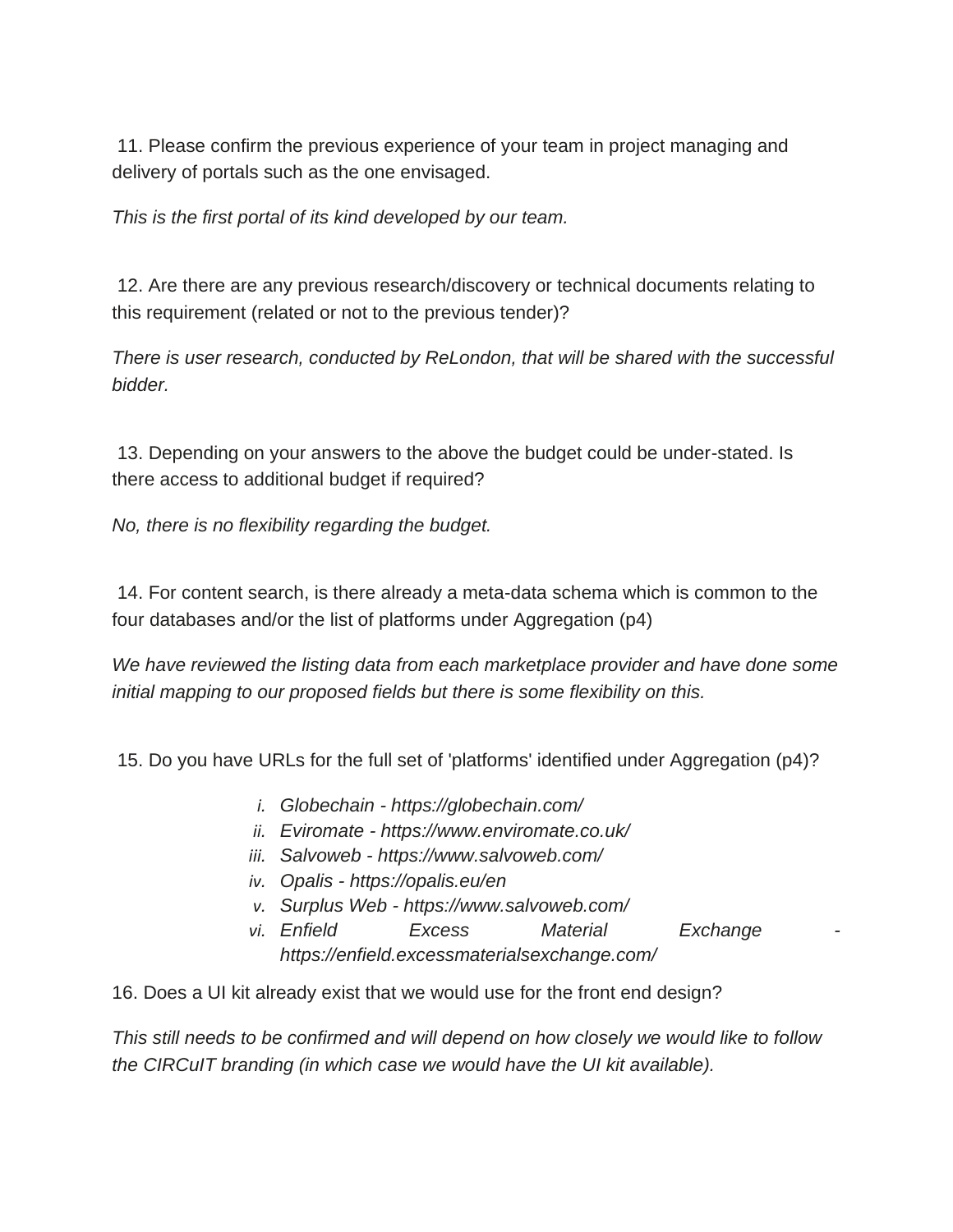17. Overview: What is the user discovery? Please elaborate.

*This is the phase to explore how the user needs (from our existing ReLondon user needs research) are best translated into features and functionalities on the platform and to develop the user journey.*

18. The cost and timeline will sky rocket if we want to make the scraping available in other languages. Kindly ask if that needs to remain in scope.

*This is not in the scope of the delivery of this tender.*

19. Signposting: since we can provide the listings ourselves why do we need to direct users to other providers in order to advertise their listings?

*We will not create the feature to list materials, but will only pull the listings from providers. If anyone wants to list a material they will need to do so on one of the provider websites which is why we need to direct them to those.*

20. Hosting: since we need to implement this platform and host it, how is this going to be hosted on the existing CIRCuIT platform? What kind of infrastructure is there already? AWS, Azure?

*The CIRCuIT platform is built on WIX.* 

21. Except from the project kick-off meeting we would want all subsequent meetings to be held online, until the final review/deployment meeting. Is that something that can be accommodated?

*Yes, online meetings are ok.*

22. what are the design specifications -- we cannot find point 5 in the document

*This is to be developed as part of the project.*

23. are we free to choose which platforms to connect with (surplus web)

*Yes you will be free to choose which platforms to connect with based on which are simplest to integrate with.*

24. Opalis is mentioned as a reference but we can't see that they are active in the London area (and mention Salvoweb as the platform active in London)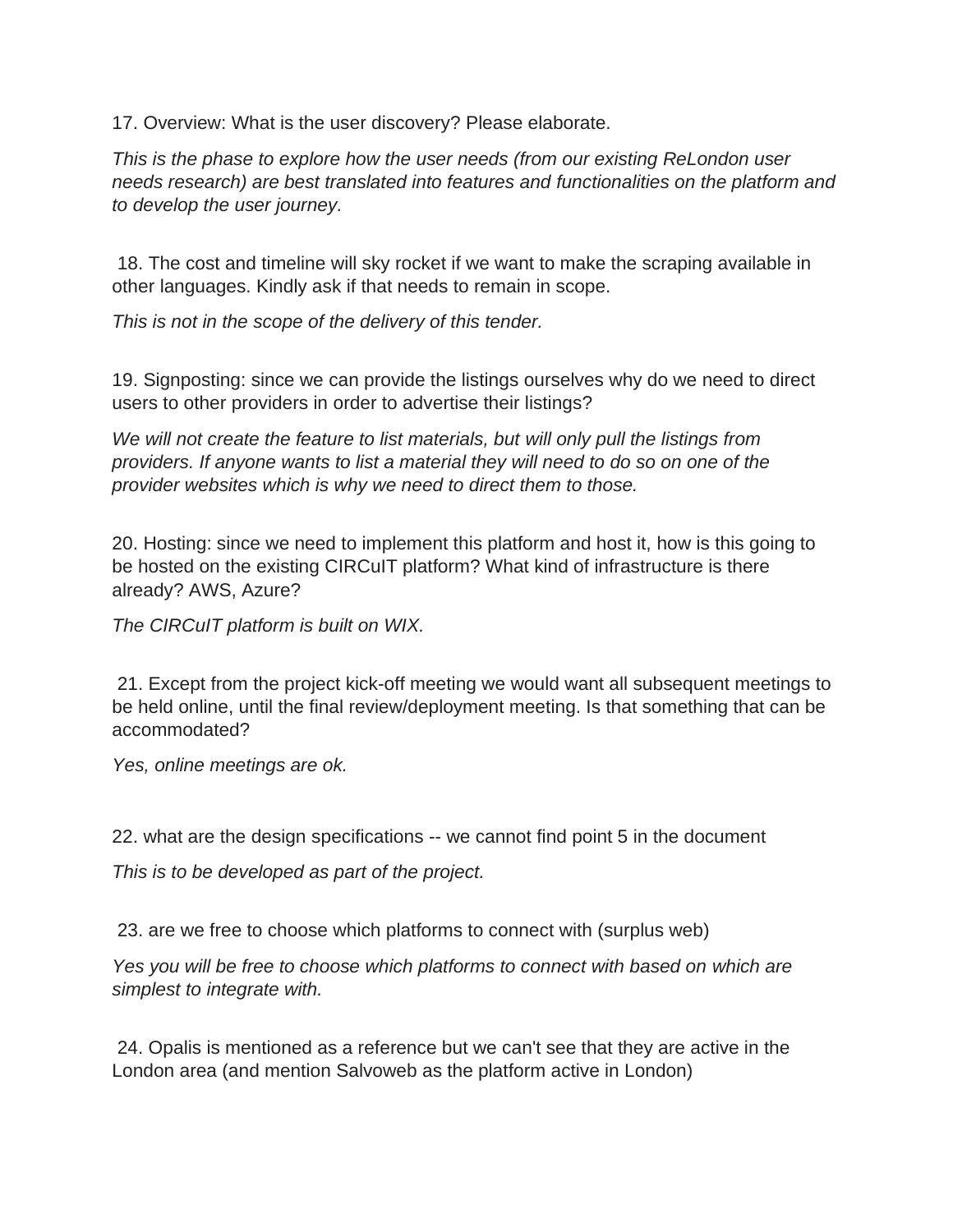*Opalis are looking to go live in the UK soon, but its likely that it won't be ready when we are looking to launch the portal.* 

25. what are the links to the different platforms that were mentioned in the document?

*We want to integrate via API's so that we can pull the listings from their platforms onto our portal. The platforms we have identified so far (of which we want to start with 3) are:*

- *vii. Globechain - https://globechain.com/*
- *viii. Eviromate - https://www.enviromate.co.uk/*
- *ix. Salvoweb - https://www.salvoweb.com/*
- *x. Opalis - https://opalis.eu/en*
- *xi. Surplus Web - https://www.salvoweb.com/*
- *xii. Enfield Excess Material Exchange <https://enfield.excessmaterialsexchange.com/>*

26. what does the future business model look like?

*This is still to be developed.*

27. How do they foresee the access to the data from connected platforms?

We will have agreements in place between ReLondon and our partner providers, and *they will facilitate the access to their data.*

28. How do we deal with the decision making on companies making their data and databases accessible for the ReLondon platform?

*We will have agreements in place between ReLondon and our partner providers.*

29. How do we deal with database ownership? The legal aspect of getting the data?

*We will have agreements in place with our partner providers and/or will use the API they have publicly available.*

30. How do we deal with companies that do not want to make the data available?

We will work together with the providers. Where they do not want to make their data *available we will not publish their listings on our portal.*

31. How do we deal with costs associated with companies making their data available (through an API on their end -- for platforms to be able to speak with each other)?